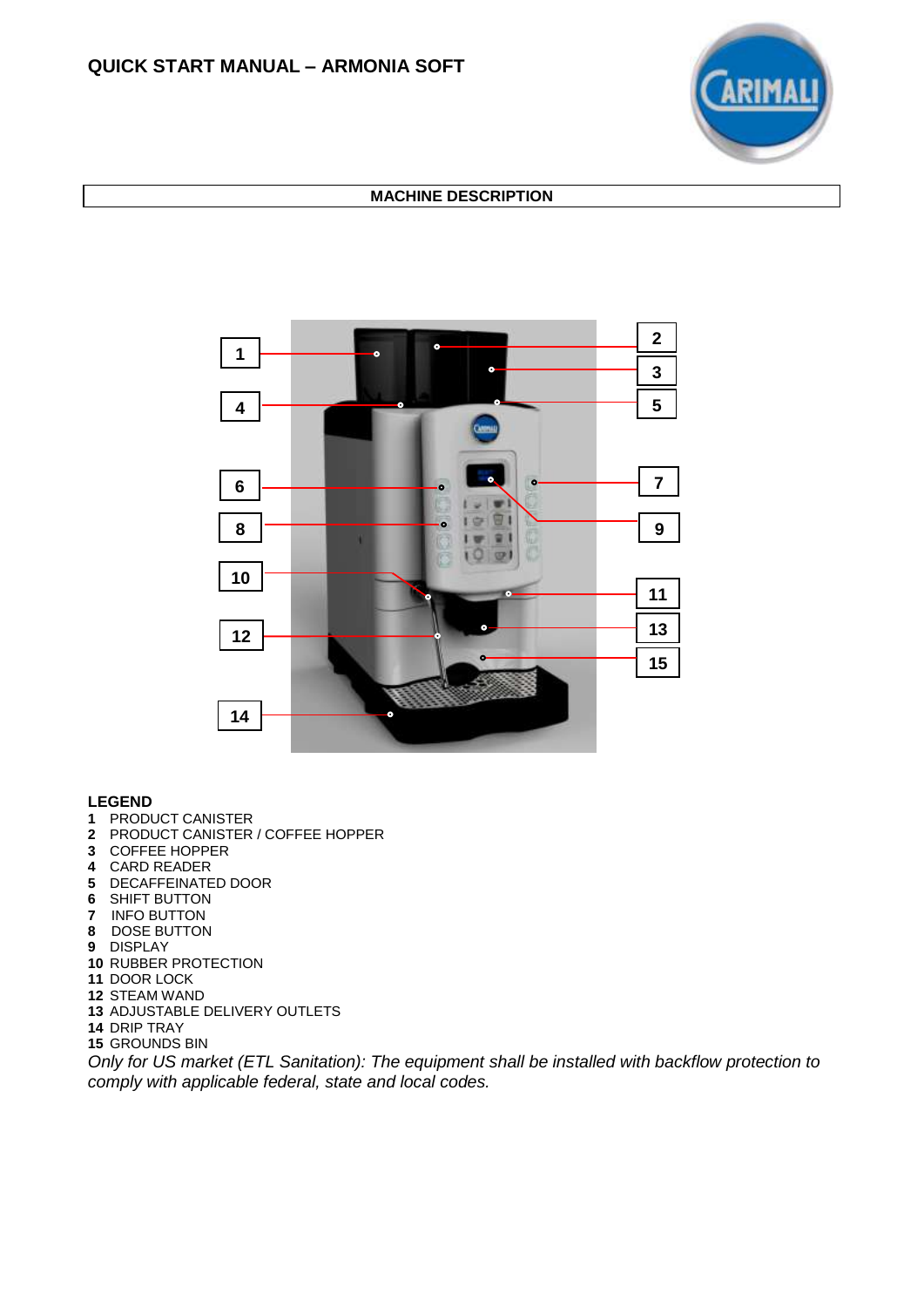## **STARTING UP**

After checking that the ground bin and the drip tray are inserted, power ON the machine by means of the main switch inside the machine and then close the front door. (pic. A) keep key SHIFT pressed and then press key INFO, (pic. B) and the machine will set itself to ON state.



Keep key SHIFT pressed and then press key INFO,



#### **FOR SELF CONFIGURATION**

To switch ON the machine : keep key SHIFT pressed and then press key INFO, afterwards insert the waiter password 61111). To switch OFF the machine: Open the front door.

When the boiler temperature of 50°C (122°F) is reached, the machine carries out a group rinsing. The display shows:



When the set-up temperature is reached, the keypad lights are ON and the display shows (machine configuration Standard or Self):

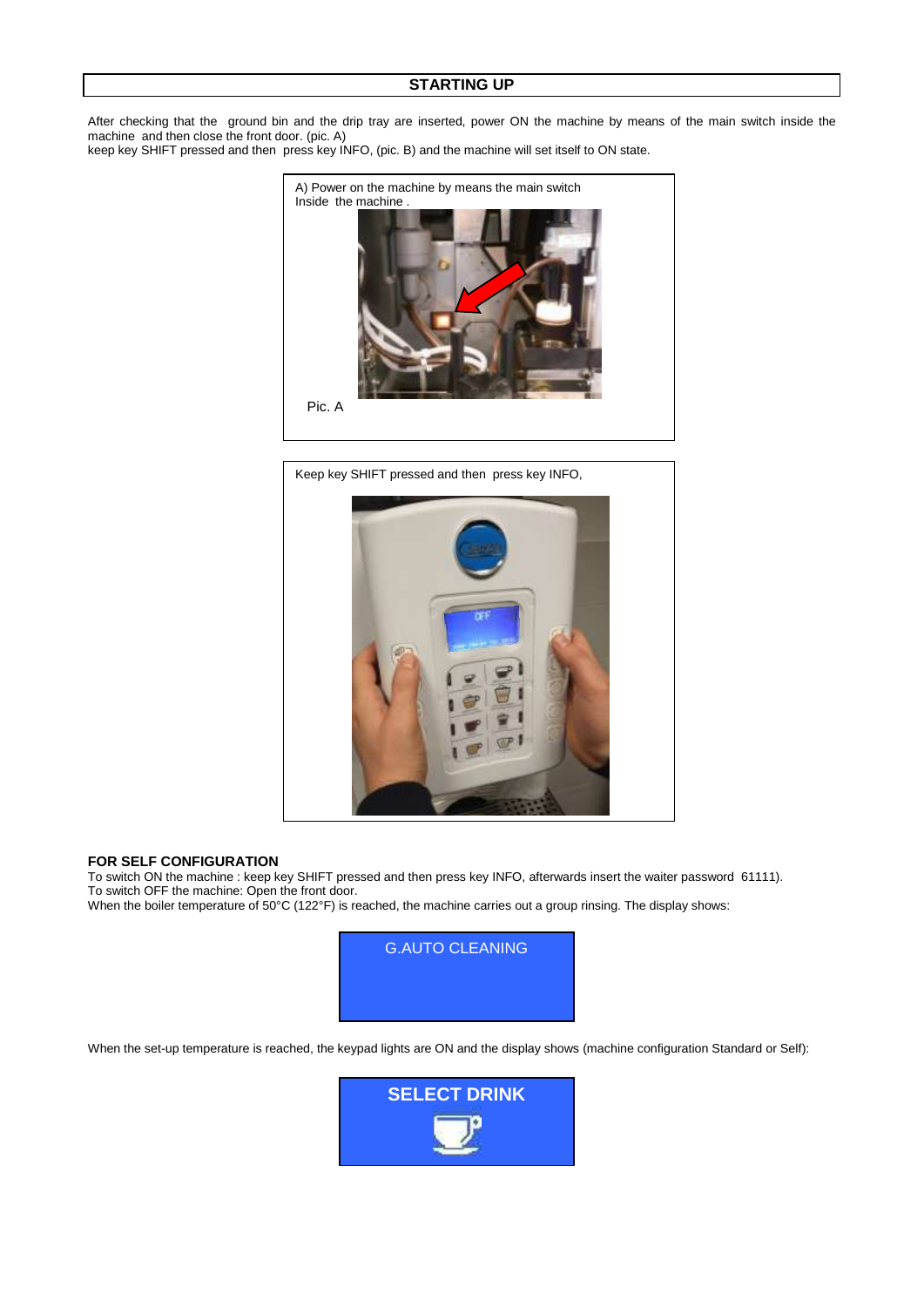#### **FILL IN BEAN HOPPER AND CANISTER**

Fill in the required amount for daily consumption in order to keep coffee and product always fresh.





**DISPLAY THE AVAILABLE DRINKS SELECTION AND BOILERS TEMPERATURE**

Press the INFO key with the machine in SELECT DRINK mode to display the available drinks selection :

| <b>B1 ESPRESSO</b>   |                           |
|----------------------|---------------------------|
|                      | <b>BI ACK COFFFE B2</b>   |
| <b>B3 CAPPUCCINO</b> | <b>LATTE MACCHIATO B4</b> |
| <b>B5 CHOCO</b>      |                           |
|                      | MOCHA B6                  |
| <b>B7 STFAM</b>      |                           |
|                      | <b>HOT WATER B8</b>       |





Press SHIFT key once or twice to display the second or third dose drinks menu

Where B1 / B8 indicate the numbers of the drink keys.



Press twice the INFO key with the machine in SELECT DRINK mode to display the boilers temperature :

| <b>COFFEE TEMPERATURE</b><br><b>XXX</b> |
|-----------------------------------------|
| <b>STEAM TEMPERATURE</b><br><b>YYY</b>  |

Where XXX indicates the coffee boiler temperature and YYY indicates the steam boiler temperature.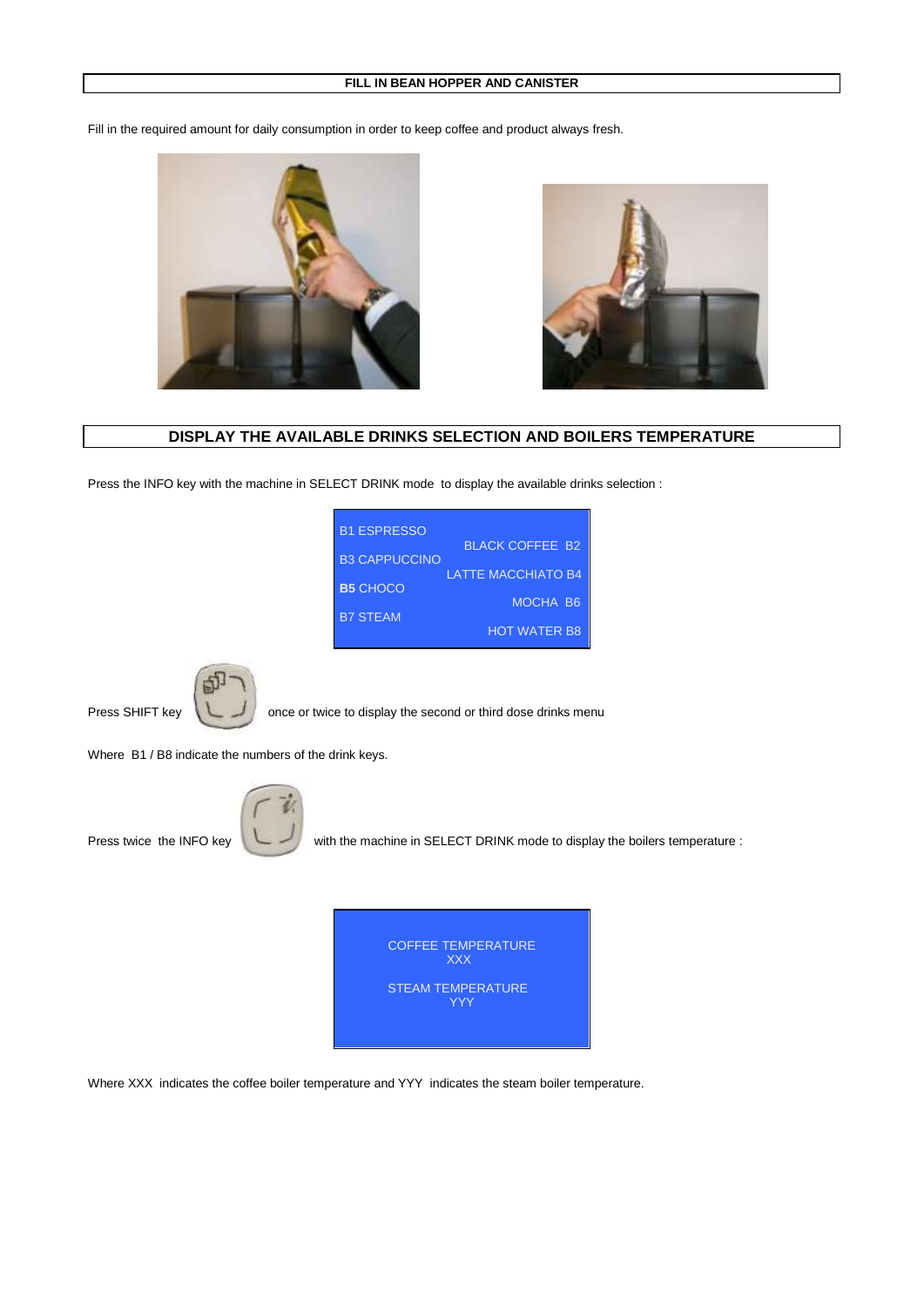#### **1) COFFEE/CAPPUCCINO/CHOCO DISPENSING**

For Waiters' Card place the Smart Card above the proper reader before pressing the dose key.

Adjust the coffee dispenser to the correct height and place a cup under it, then press the desired dose key.



Where "XXXXXXXX" indicates the selected dose key name.

The filling up of the cup icon indicates the amount of drink being dispensed.

PLEASE NOTE :

- Pressing the same dose key during dispensing can stop the selected dose (not available for Self configuration).
- By means of the SHIFT button the 8 selections can be tripled for a total of 24 drink doses. Press SHIFT button once or twice to switch the second or third dose drinks menu.

#### **2)** HEISSWASSER

Adjust the hot water outlet to the correct height and place a cup under it, then press the hot water key. Dispensing will be automatically stopped once the programmed dose is over. The display shows:



The filling up of the jug icon indicates the amount of drink being dispensed.

**PLEASE NOTE:** Pressing the same dose key during dispensing can stop the selected dose (not available for Self configuration).

#### **3) DECAFFEINATED DISPENSING (not available for Self configuration)**

Adjust the coffee dispenser to the correct height and place a cup under it, then open the decaffeinated coffee door, the display shows:



- Pour in the powdered coffee
- Close the decaffeinated door
- Press the desired dose key. The display shows:



The selected dose will be dispensed without the activation of the grinders. The filling up of the cup icon indicates the amount of drink being dispensed.

#### **PLEASE NOTE:**

- Pressing the same dose key during dispensing can stop the selected dose (not available for Self configuration).
- If the decaffeinated door is not closed, or if the dose button is not selected, the machine will automatically cancel this function after 20 seconds. The coffee group will carry out a cleaning cycle of the brewing chamber. The display shows:
- $\bullet$



**4) EXTRAMILK DISPENSING (only LM machine, not available for Self configuration)** Press a milk-based key and keep it pressed, after 2 seconds foamed milk will start being dispensed, the display shows:



By releasing the pressed key, dispensing will be stopped.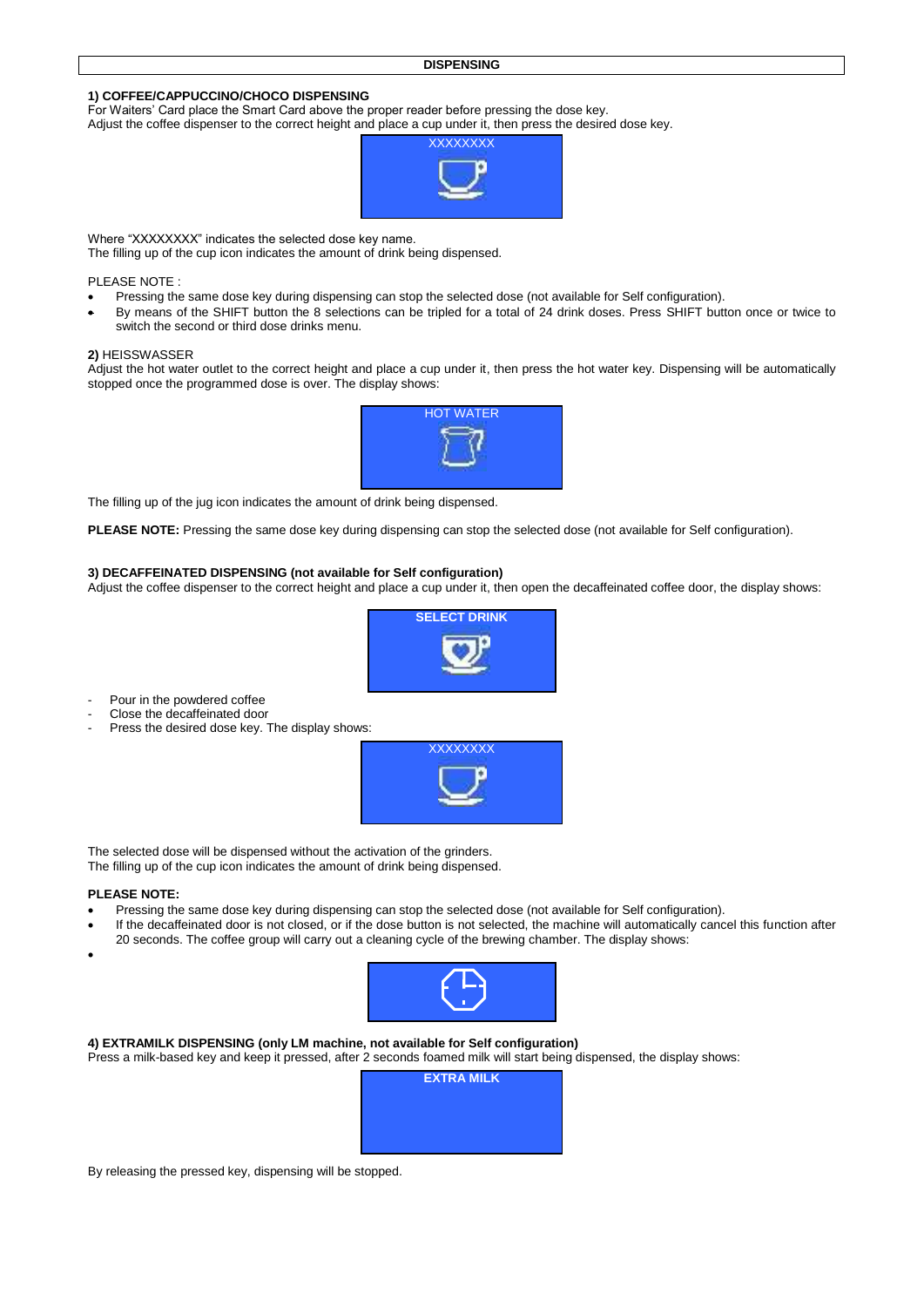## **STEAM WAND NOT AVAILABLE FOR MACHINE IN SELF CONFIGURATION**



## **WE STRONGLY RECOMMEND TO USE AND CLEAN THE STEAM WAND AS ABOVE SHOWN**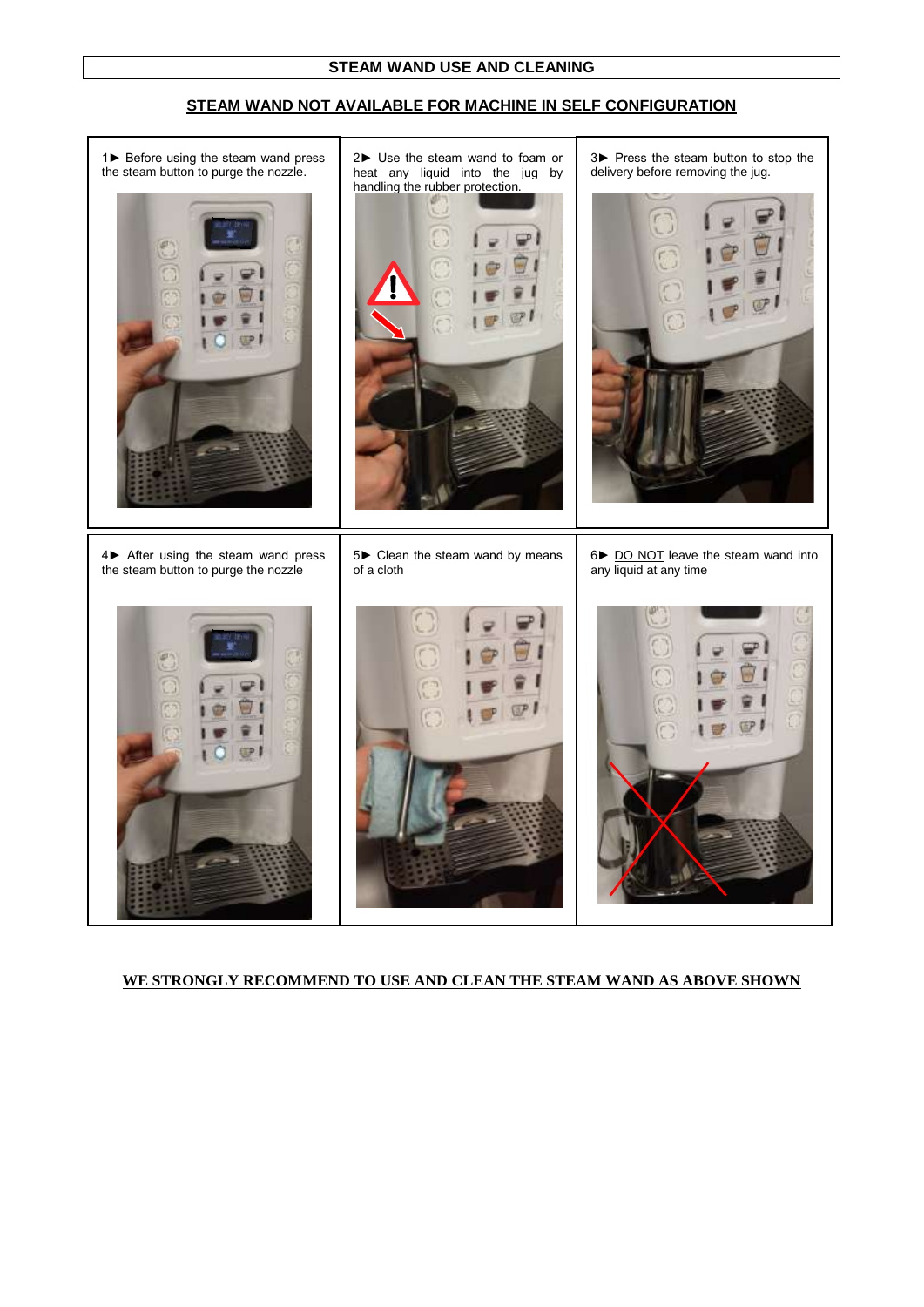#### **AUTOMATIC CLEANING OF POWER CLEANER -COFFEE GROUP- MIXER - MILK FROTHER - STEAM BOILER**

#### **AT THE END OF EACH WORKING DAY , AND/OR IN CASE THE MACHINE WILL NOT BE USED SOME TIME, WE STRONGLY RECOMMEND TO CARRY OUT AUTOMATIC CLEANING OF THE COFFEE GROUP ,THE MIXER AND THE MILK FROTHER.**

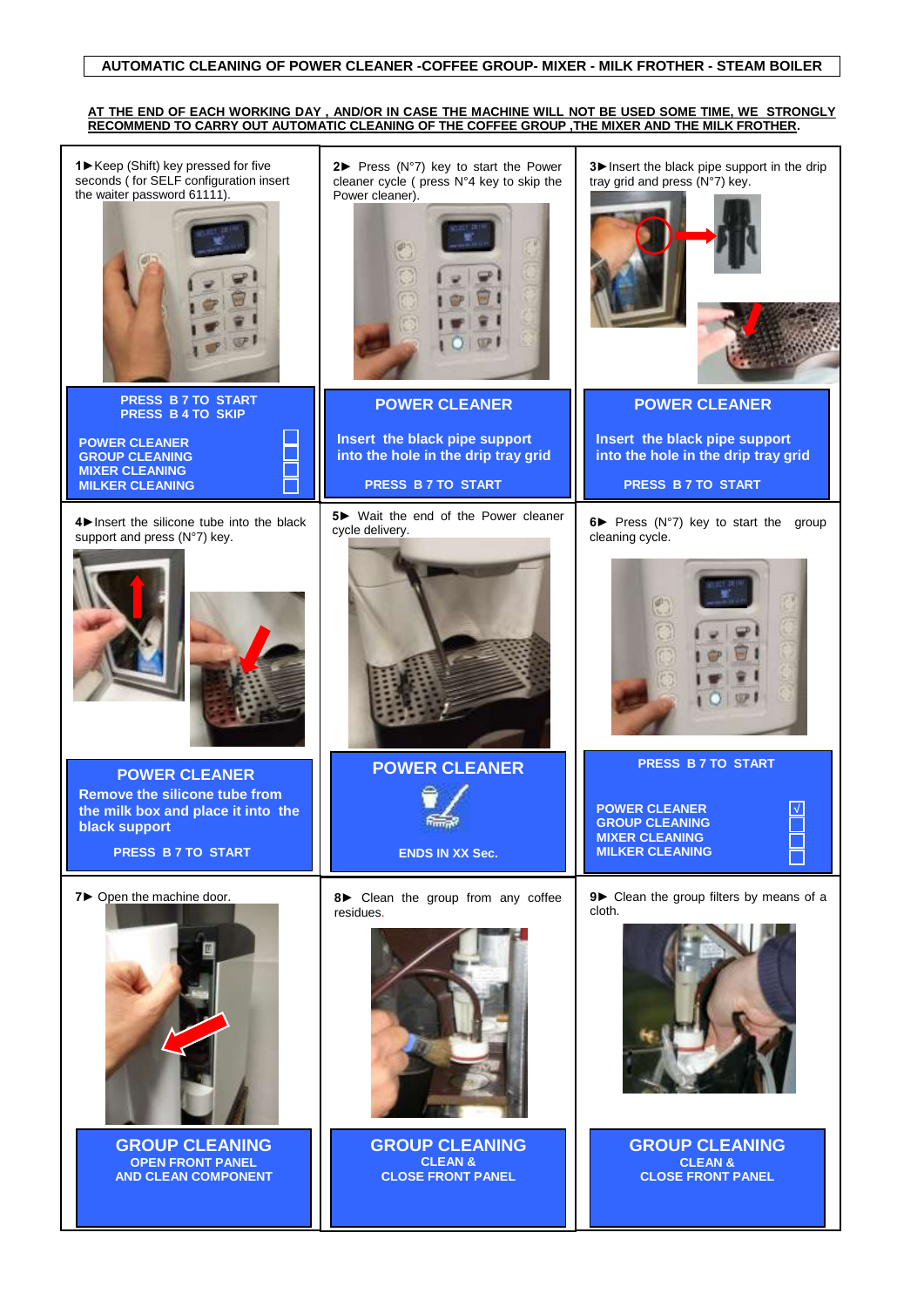![](_page_6_Picture_0.jpeg)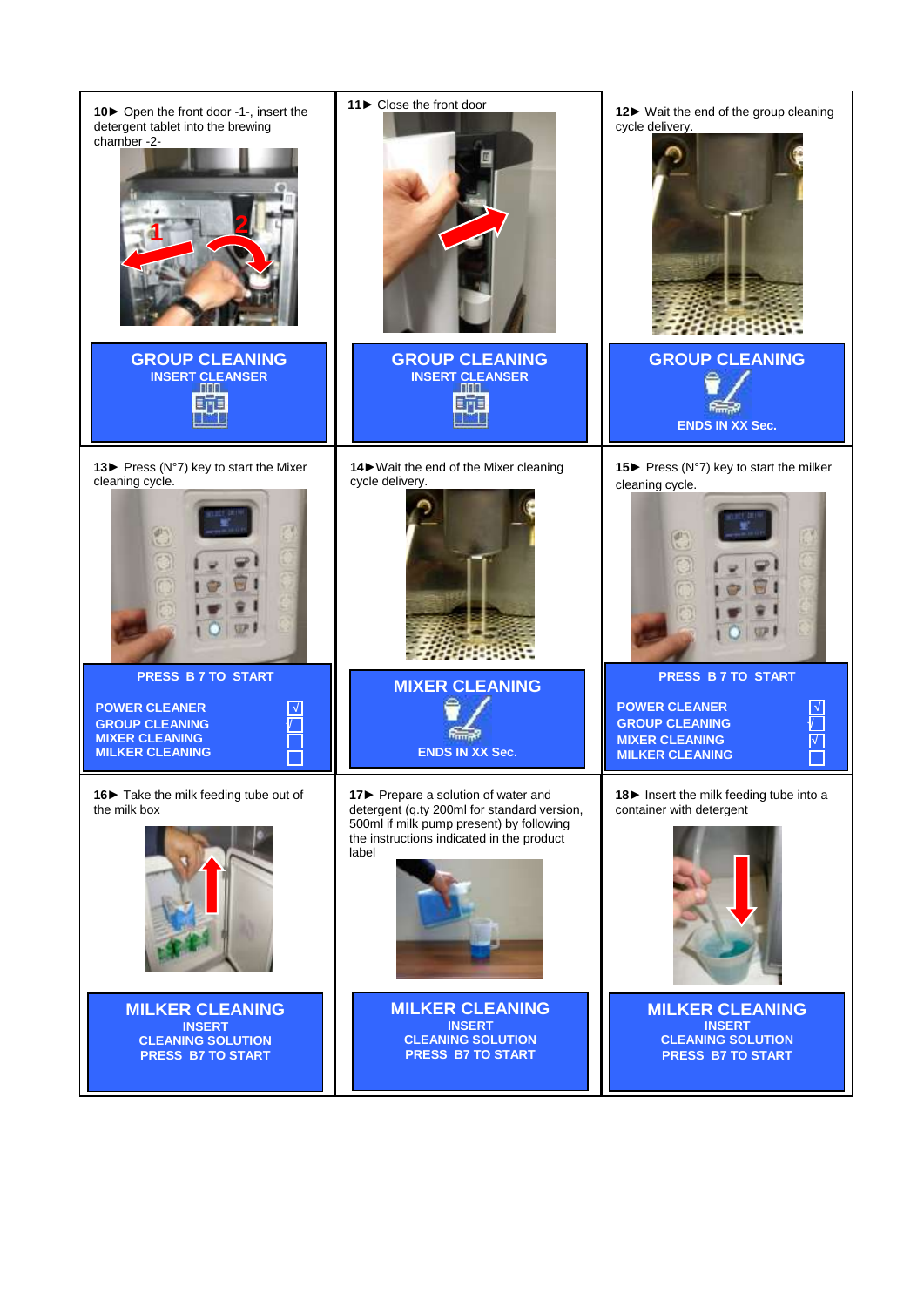![](_page_7_Picture_0.jpeg)

**20► AT THE END OF THE MILKER CLEANING CYCLE THE DISPLAY WILL SHOW** :

![](_page_7_Picture_2.jpeg)

- Put the milk infeed pipe into a glass of cold water
- Press (N°7) key, the milk frother will start dispensing another cleaning cycle only with water.

![](_page_7_Picture_5.jpeg)

**IN CASE THE COFFEE MACHINE IS EQUIPPED WITH STEAM BOILER BUT DOESN'T HAVE THE AUTOMATIC MILK FROTHER IS NECESSARY TO PERFORM THE STEAM BOILER CLEANING.** 

Please note : the boiler cleaning is displayed only if the "Steam boiler cleaning frequency" parameter has been programmed.

![](_page_7_Picture_8.jpeg)

**WAIT THE END OF THE BOILER CLEANING CYCLE DELIVERY**

![](_page_7_Picture_10.jpeg)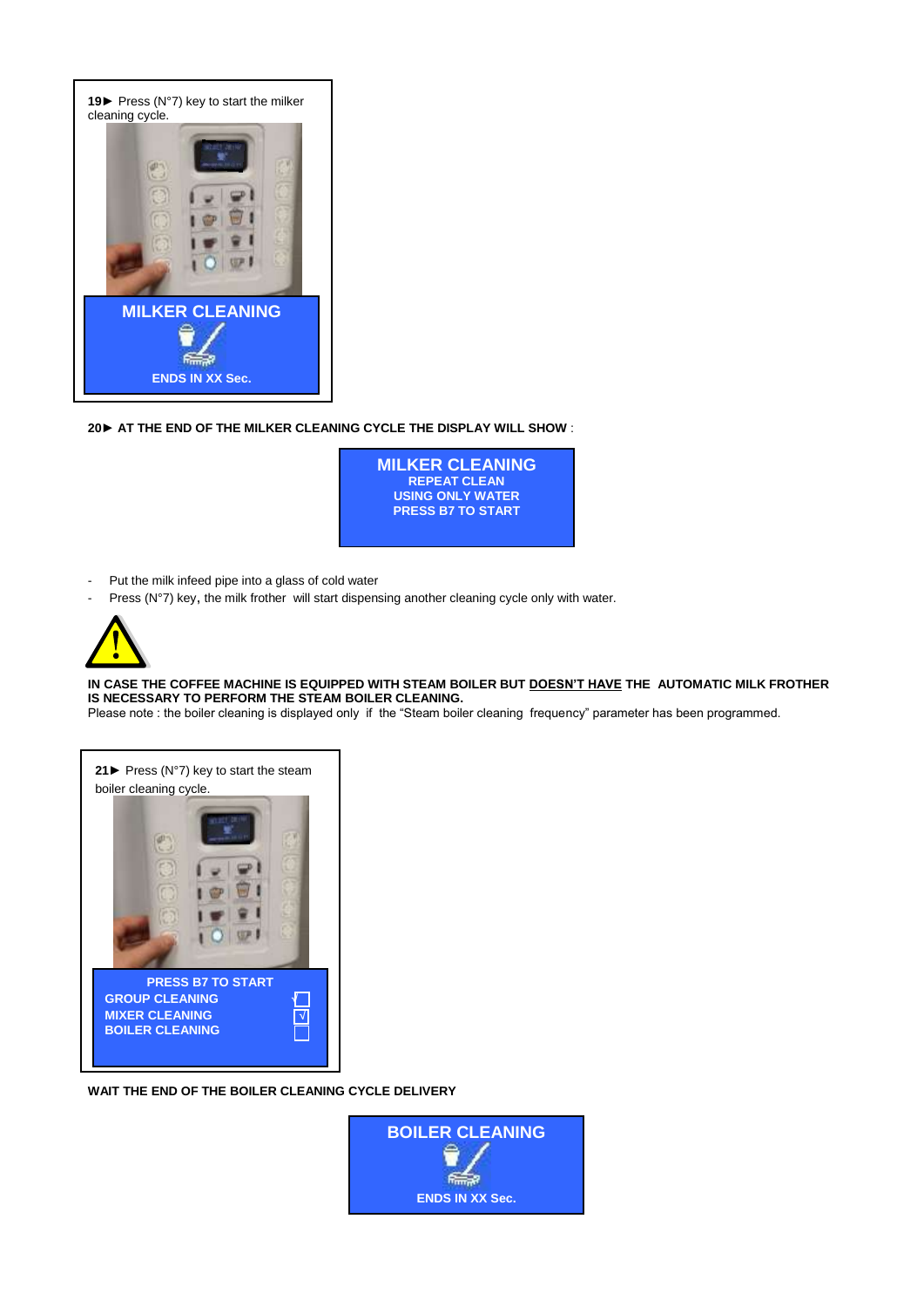**AT THE END OF THE BOILER CLEANING CYCLE THE DISPLAY WILL SHOW :** 

![](_page_8_Picture_1.jpeg)

![](_page_8_Picture_2.jpeg)

#### **PLEASE NOTE:**

a) Do not interrupt the cleaning cycle. If the cleaning cycle is interrupted by any type of operation unrelated to the procedure, when the machine functioning is set back again, the cleaning cycle will automatically be activated.

b) Only in case that after the automatic cleaning process of the coffee outlet or the milk frother are not properly dispensing, carry out a manual cleaning; see the following steps.

#### FOR CLEANING OPERATIONS , CARIMALI STRONGLY RECOMMEND TO USE THE FOLLOWING DETERGENT PRODUCTS:

![](_page_8_Picture_8.jpeg)

## **CLEANING TABLETS** MILK FROTHER CLEANER

![](_page_8_Picture_10.jpeg)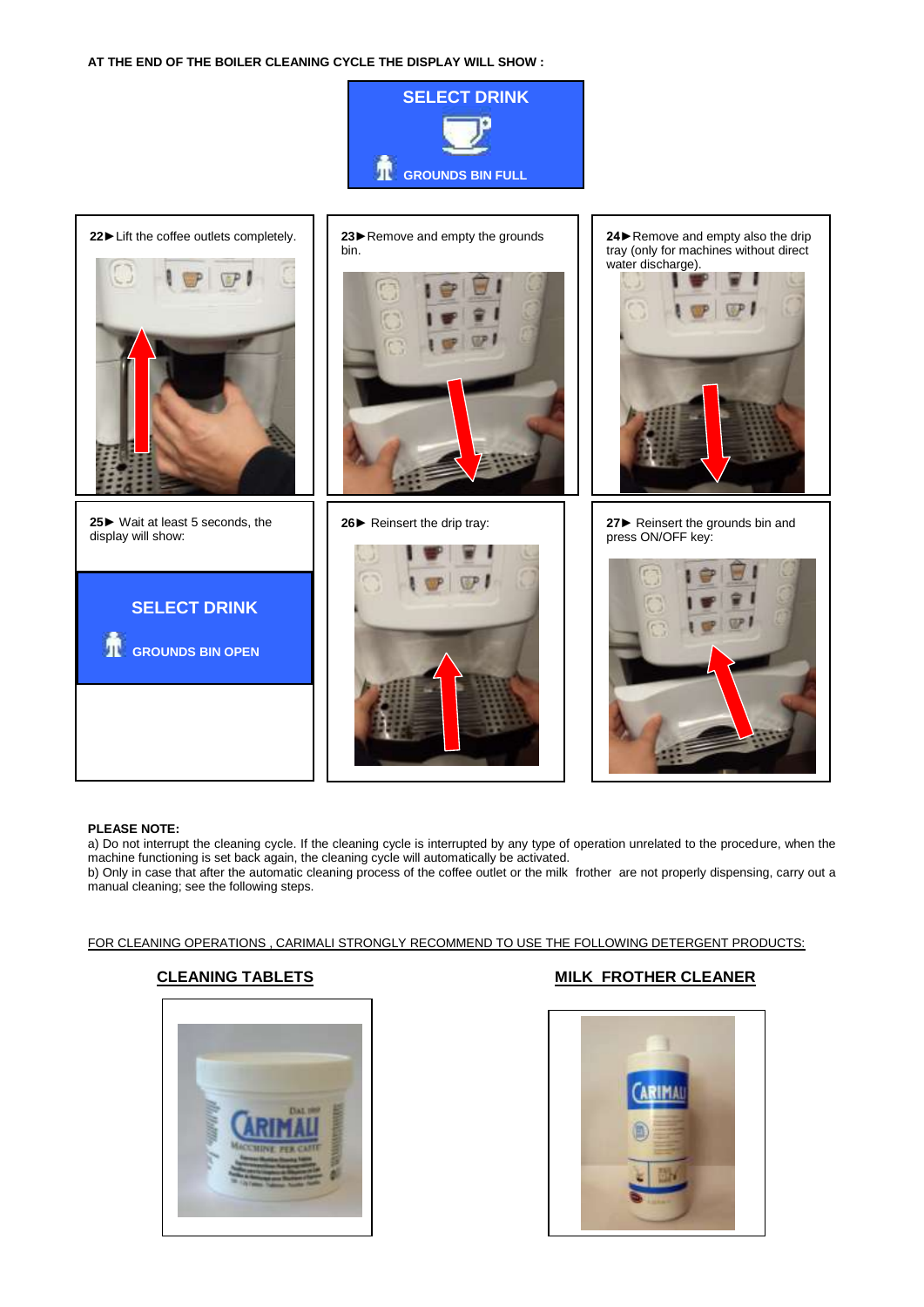## **MANUAL CLEANING OF MILK FROTHER AND COFFEE OUTLET**

**1**► Remove the coffee outlet from its holder .

![](_page_9_Picture_2.jpeg)

**4**► Disassemble the milk frother in all its parts (first by turning and then by pulling as shown in the picture) and wash it either by hand or in a dishwasher. Make sure that all the holes are free from milk residues and also to use provided tools to clean the holes. Check also that the O-rings are in good condition

![](_page_9_Picture_4.jpeg)

**2**► Remove the milk frother from the coffee outlet and disconnect Silicone tubes No. -3- and -4.

![](_page_9_Picture_6.jpeg)

5► Disassemble the coffee outlet (1) and wash it by hand or in a dishwasher. Make sure that all the holes are free from any coffee residues , and also to use provided tools to clean the holes.

![](_page_9_Picture_8.jpeg)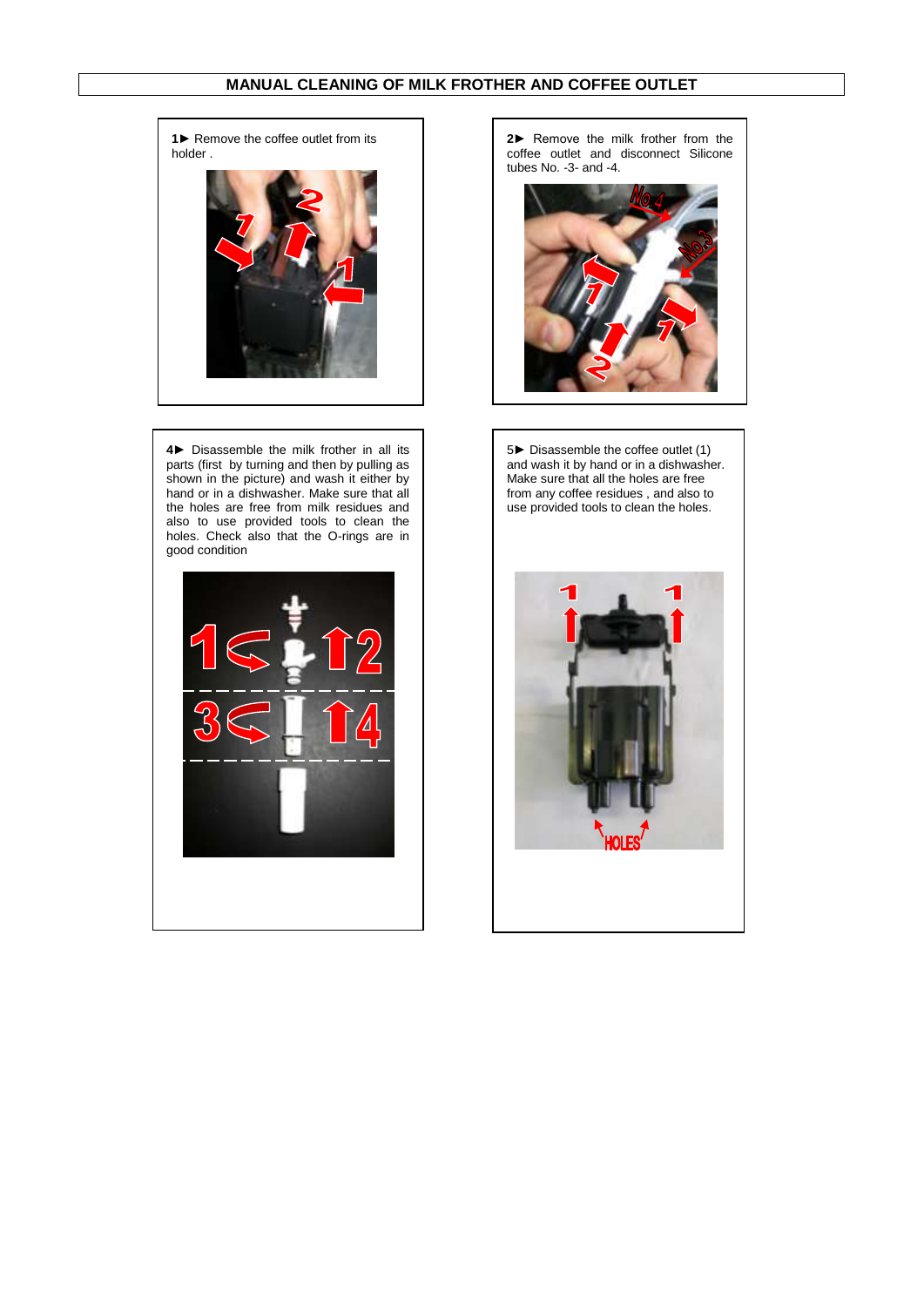## **WE STRONGLY RECOMMEND CLEANING THE MIXERS ONCE A DAY**

![](_page_10_Picture_2.jpeg)

![](_page_10_Picture_4.jpeg)

then remove the mixer 2

![](_page_10_Picture_6.jpeg)

![](_page_10_Picture_7.jpeg)

![](_page_10_Picture_8.jpeg)

**4►** Remove the Decanter **5►** Rinse the Mixer and the Decanter in a sink

![](_page_10_Picture_10.jpeg)

![](_page_10_Picture_11.jpeg)

**7►** Turn the flange clockwise to reinsert the mixer

![](_page_10_Picture_13.jpeg)

![](_page_10_Picture_14.jpeg)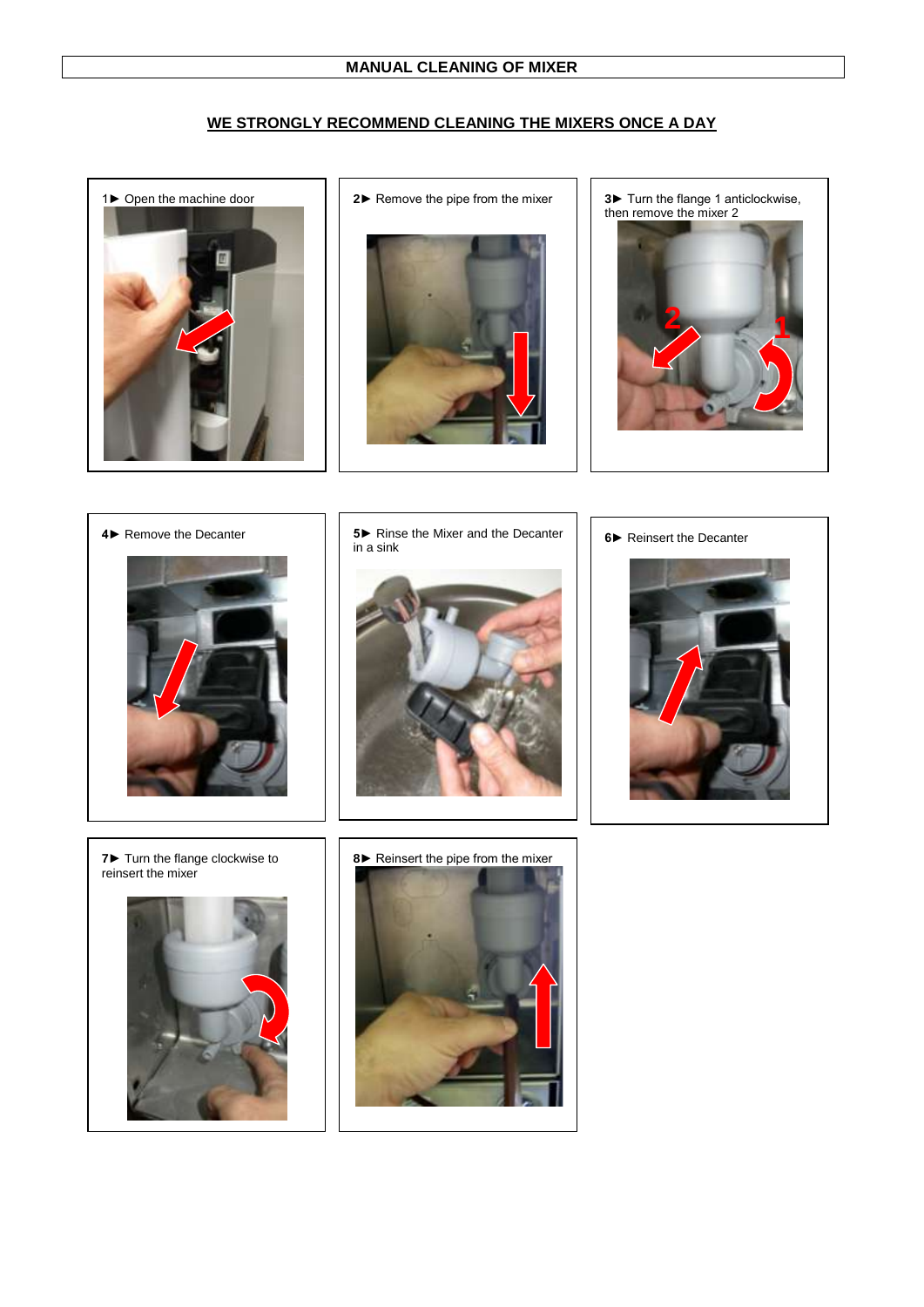![](_page_11_Picture_1.jpeg)

GROUDS BIN CLEANING Once a day rinse the grounds bin in a sink.

## **HOPPER CLEANING DISPENSER CLEANING**

a) Turn the screw on the top of the machine anticlockwise and then remove the hopper.

![](_page_11_Picture_6.jpeg)

b) Once a week clean the hopper by means of a cloth and approved food detergent.

![](_page_11_Picture_8.jpeg)

a) Open the front door and remove the product outlet

![](_page_11_Picture_10.jpeg)

b) Place the provided cap on the canister to avoid that the powder product comes out during disassembly

![](_page_11_Picture_13.jpeg)

c) Remove the canister. d) Once a week clean the dispenser by means of a cloth and approved food detergent

![](_page_11_Picture_15.jpeg)

![](_page_11_Picture_16.jpeg)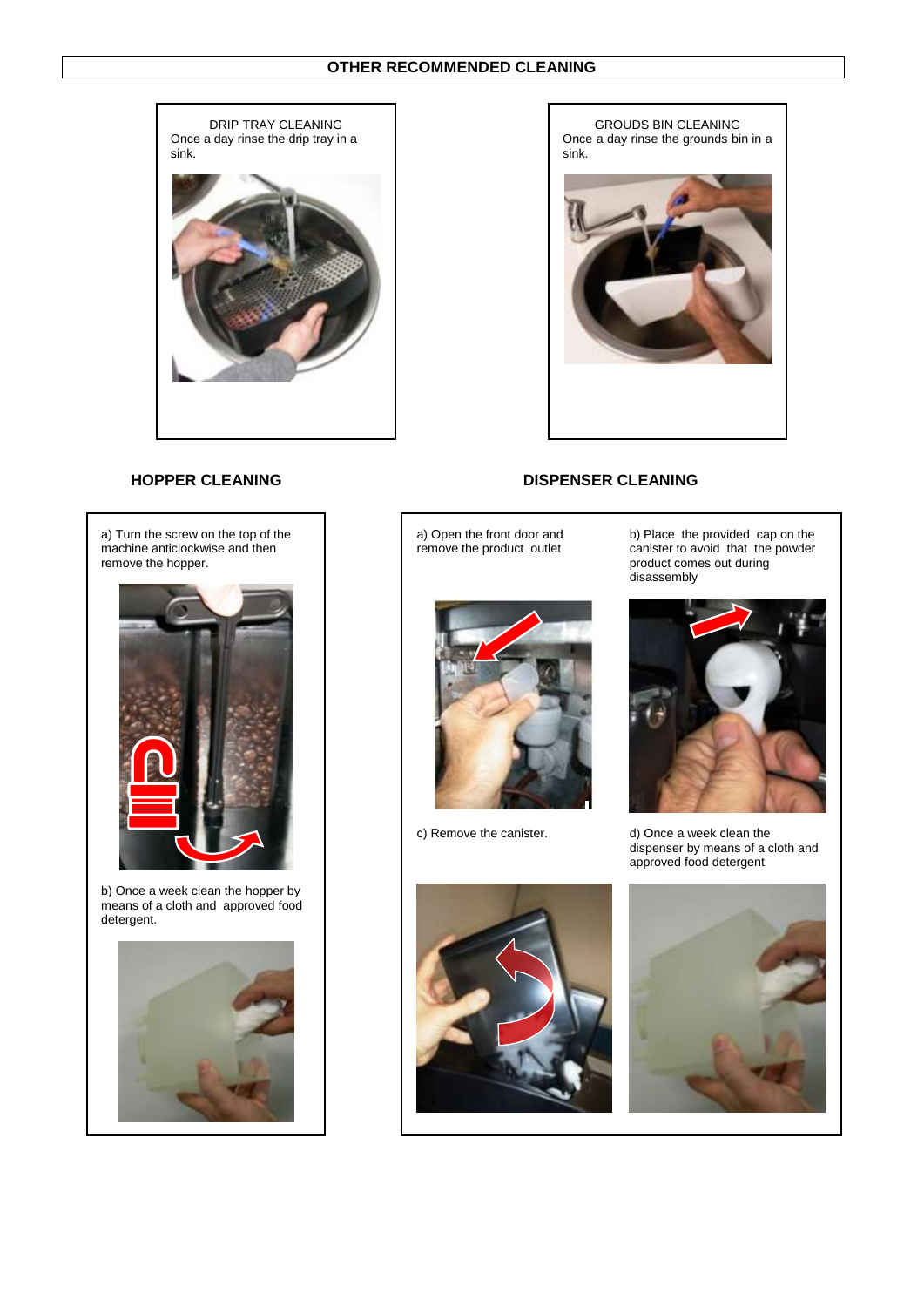## **CHUTES CLEANING**

a) Open the decaffeinated door and remove the chute .

![](_page_12_Picture_2.jpeg)

b) Once a week clean the decaffeinated chute by means of a brush and approved food detergent

![](_page_12_Picture_4.jpeg)

c) Once a week clean the coffee chute by means of a brush and approved food detergent

![](_page_12_Picture_6.jpeg)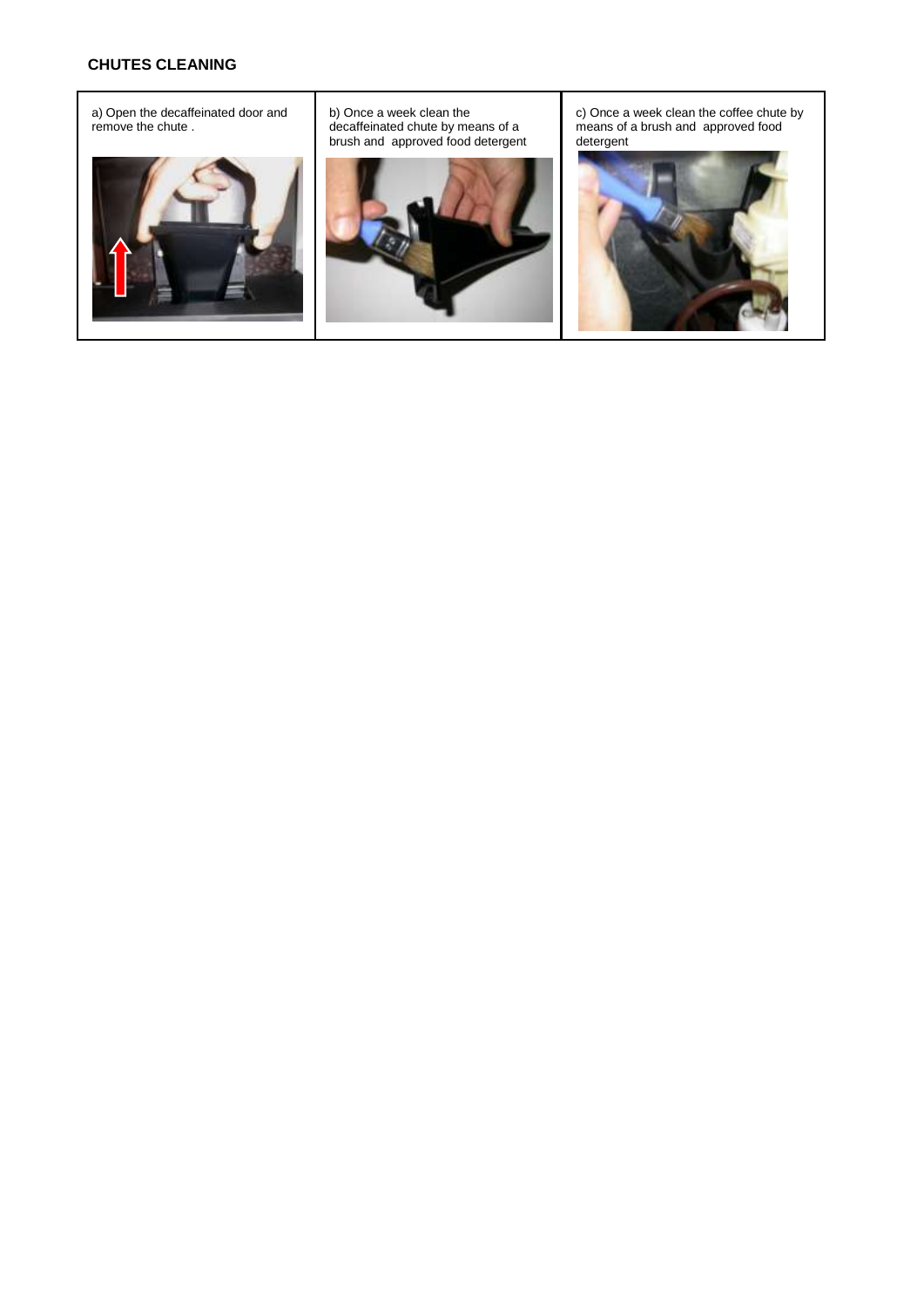a) Turn the screw on the top of the machine behind the hopper anticlockwise and then remove the hopper. c) Reinsert the hopper and lock it by turning the screw clockwise. b) Move the adjustment to the right to get coarse coffee powder, to the left for finer.

#### **Please Note:**

Brew and throw two doses, the third one will be dispensed with the new grinder set.

## **MILK FROTHER ADJUSTMENT**

#### **Foam setting**

The milk frother is equipped with a FOAM REGULATOR which sets the quantity of air needed to froth milk.

Open the machine door turn the ring nut clockwise for thicker foam (small bubbles), or turn it anticlockwise for more voluminous foam (large bubbles) then lock it with the locknut. Pic.A.

![](_page_13_Figure_8.jpeg)

#### **Milk temperature setting**

The milk frother is equipped with a MILK TEMPERATURE REGULATOR which reduces the quantity of sucked milk. Turn the regulator clockwise to increase the milk temperature, or turn it anticlockwise to reduce it.

![](_page_13_Picture_11.jpeg)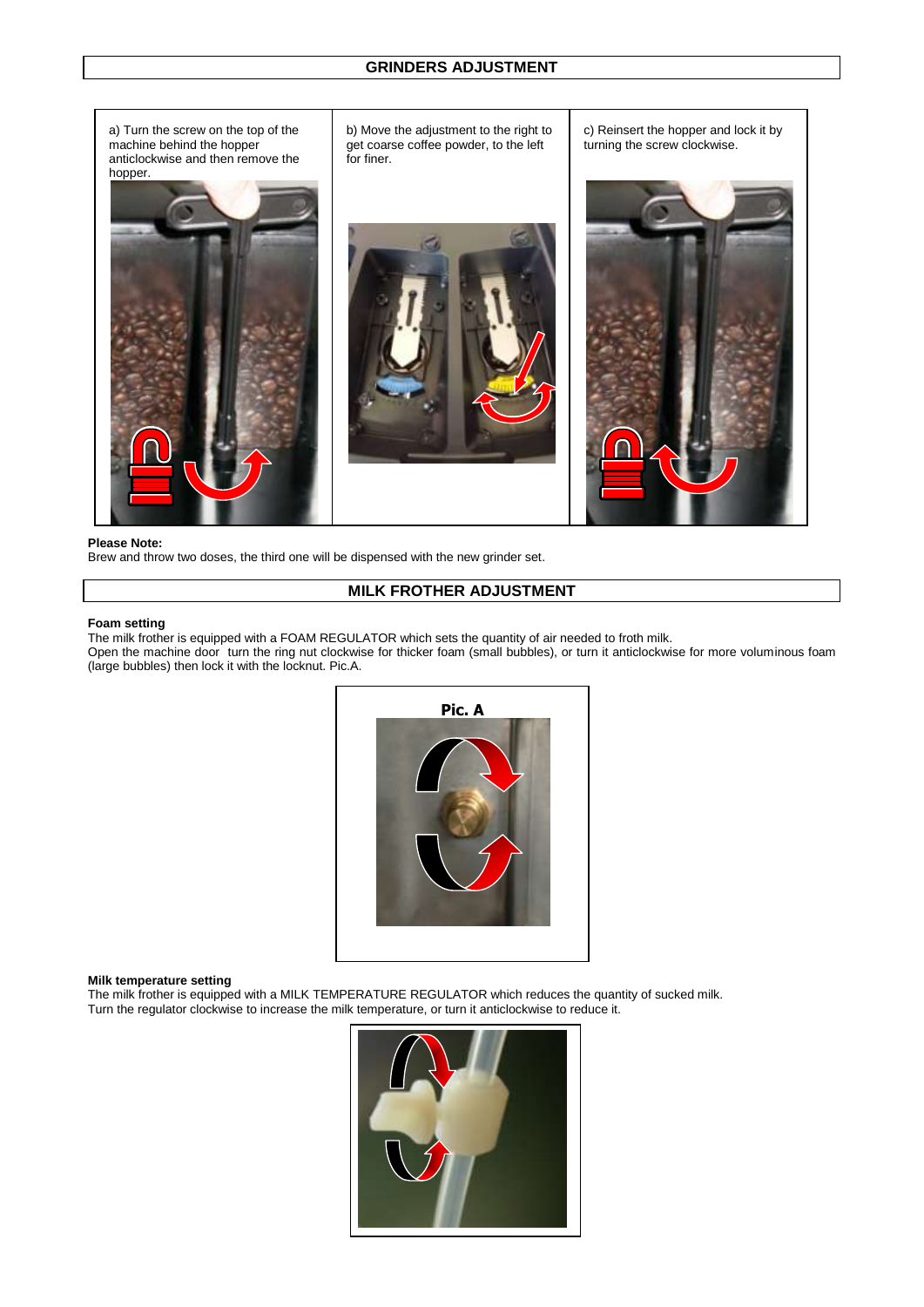## **MACHINE FUNCTIONS MESSAGES**

## **1) Alarm for machine door position**

![](_page_14_Picture_2.jpeg)

Cause: the front door is open; the micro switch does not touch the door<br>Result: shutdown of the machine functions shutdown of the machine functions

Solution: press Info key, the display shows:

![](_page_14_Picture_5.jpeg)

Close the door and turn the machine ON.

## **2) Full grounds bin alarm**

![](_page_14_Picture_8.jpeg)

Cause: grounds bin full; the number of coffee grounds in the bin has reached the programmed value<br>Result: shutdown of the coffee-based dispensing selections shutdown of the coffee-based dispensing selections Solution: press Info key, the display shows:

![](_page_14_Picture_10.jpeg)

![](_page_14_Picture_11.jpeg)

![](_page_14_Picture_13.jpeg)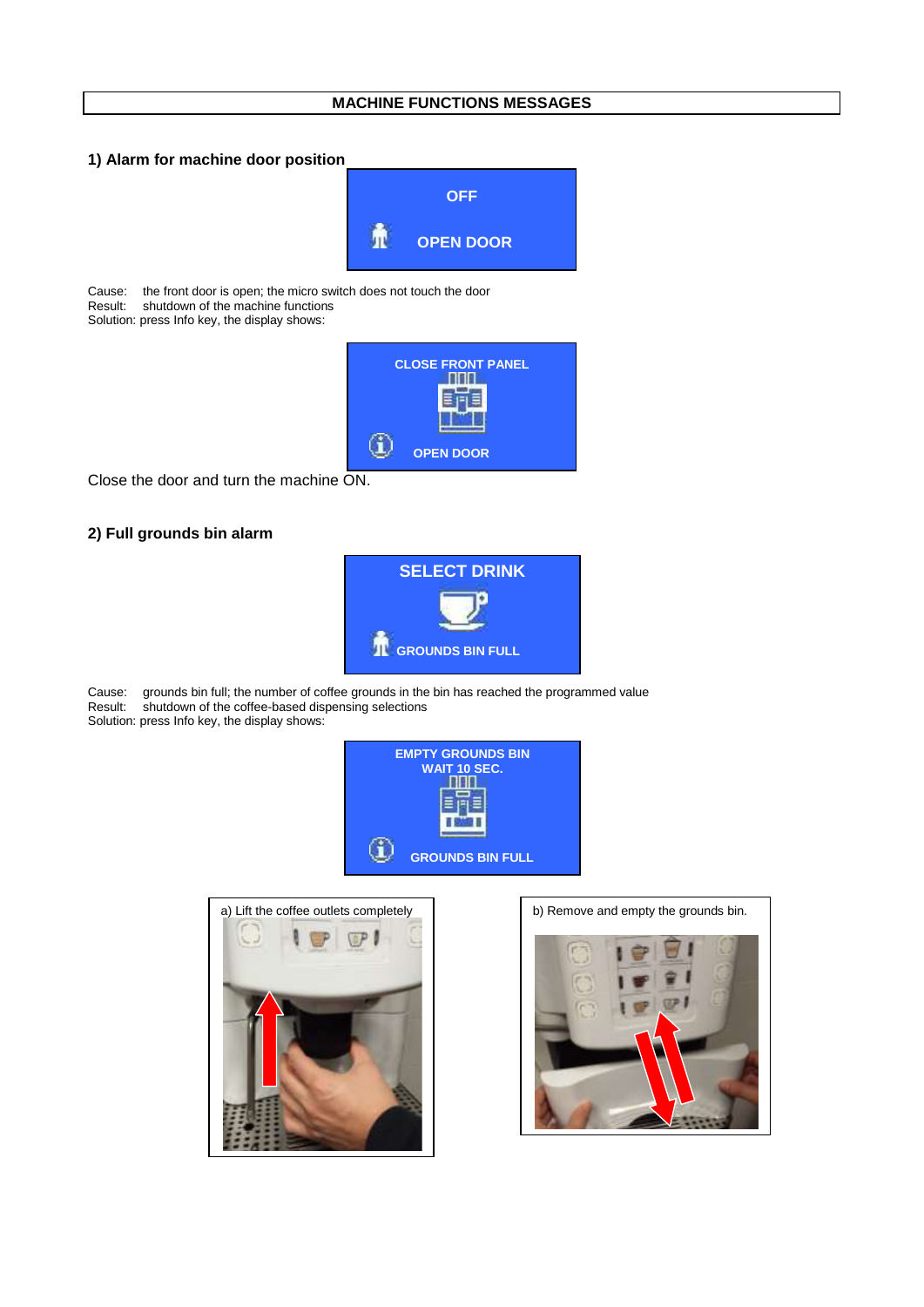After 10 seconds the display shows :

![](_page_15_Picture_1.jpeg)

Press Info key, the display shows:

| <b>CLOSE THE GROUNDS BIN</b> |
|------------------------------|
| <b>GROUNDS BIN OPEN</b>      |

Reinsert the grounds bin into its housing.

## **3) Message of missing coffee**

![](_page_15_Picture_6.jpeg)

Cause: there is no coffee into the hopper and therefore into the brewing chamber Result: the machine interrupts the coffee-based dispensing selections Solution : press Info key, the display shows:

![](_page_15_Picture_8.jpeg)

to reset the alarm put coffee into the hopper and press again the dose required.

![](_page_15_Picture_10.jpeg)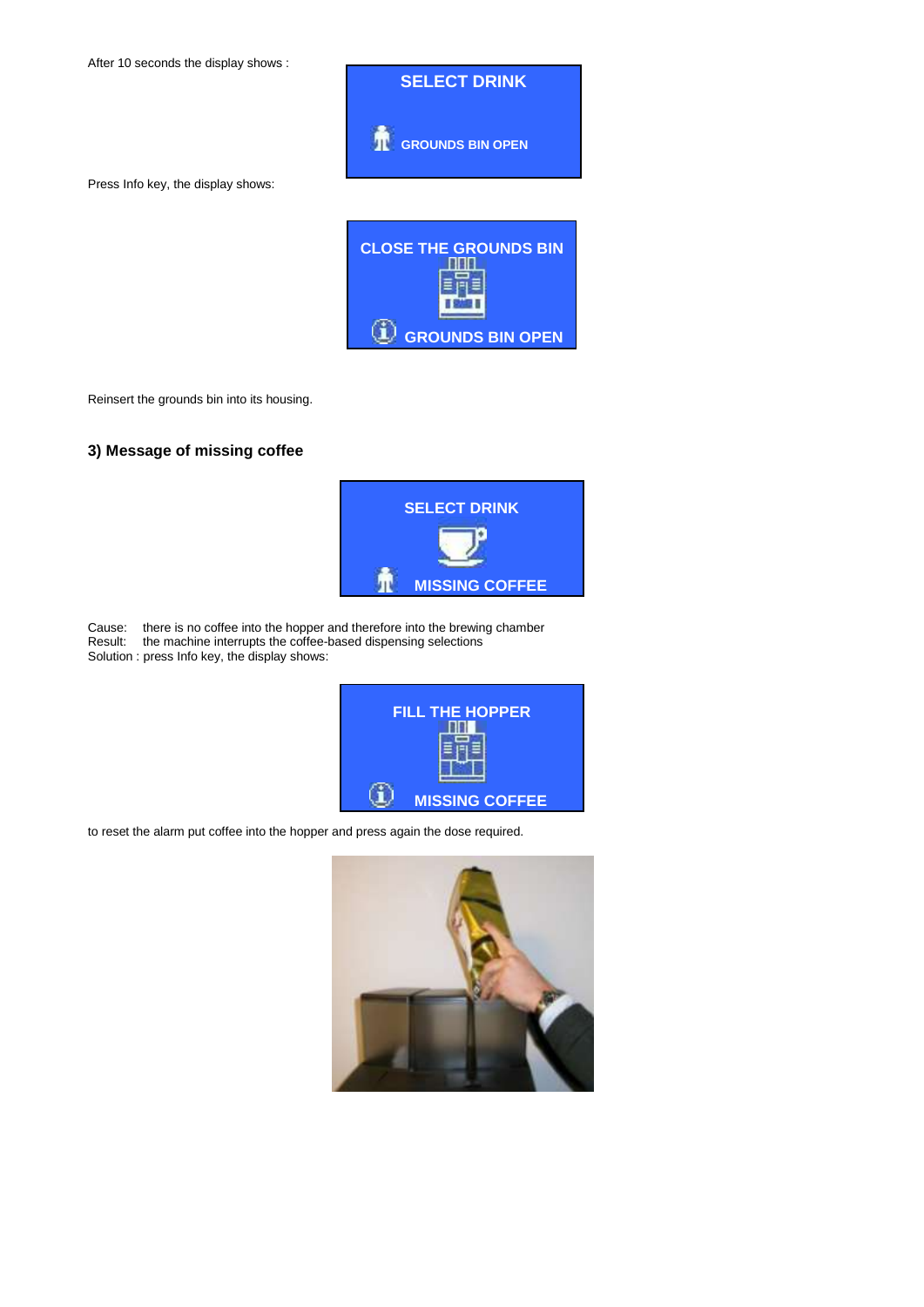### **4) Message of missing decaffeinated**

![](_page_16_Picture_1.jpeg)

Cause: Missing coffee in the decaffeinated door and in the brewing chamber<br>Result: The machine interrupts the decaffeinated dispensing selections The machine interrupts the decaffeinated dispensing selections Solution : press Info key, the display shows:

![](_page_16_Picture_3.jpeg)

To reset the alarm put decaffeinated into the decaf door and press again the dose required.

![](_page_16_Picture_5.jpeg)

**5) Message of drip tray not in position**.

The display will show the following message:

![](_page_16_Picture_8.jpeg)

Cause: the drip tray is not in position. The micro switch contact is open.<br>Result: The message is displayed without disabled the dispensing keys. The message is displayed without disabled the dispensing keys. Solution: press Info key, the display shows:

![](_page_16_Picture_10.jpeg)

Reinsert the drip tray.

![](_page_16_Picture_12.jpeg)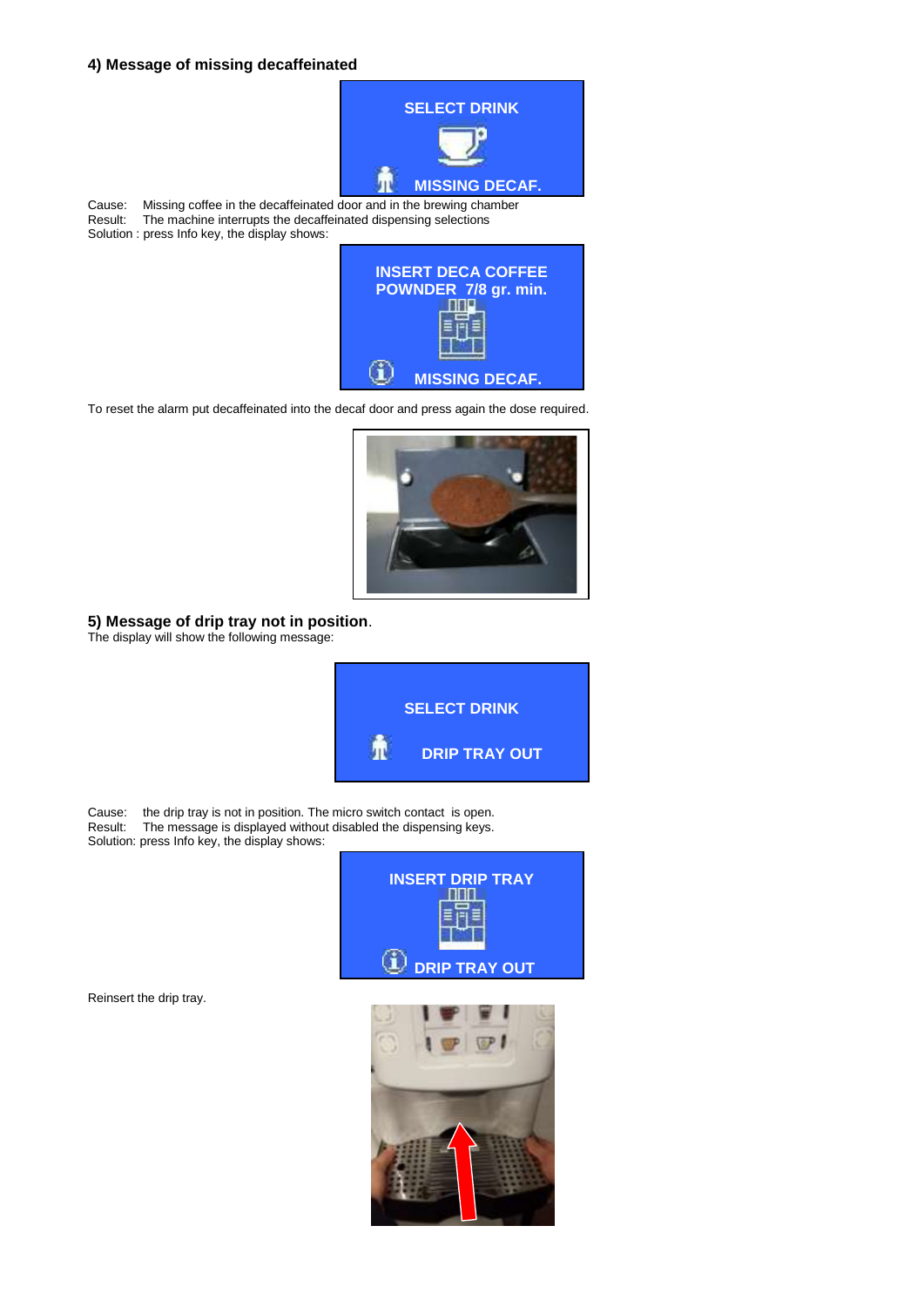### **6) Message of drip tray full**

The display will show the following message:

![](_page_17_Picture_2.jpeg)

Cause: the drip tray is full, the quantity of water inside the drip tray touches the level probe. Result: shutdown of the dispensing keys. Solution: press Info key, the display shows:

| <b>EMTY THE DRIP TRAY</b> |
|---------------------------|
| <b>DRIP TRAY FULL</b>     |

remove the drip tray and empty it.

![](_page_17_Picture_6.jpeg)

**PLEASE NOTE: FOR ALL OTHER MESSAGES PLEASE REFER TO YOUR SERVICE CENTER.**